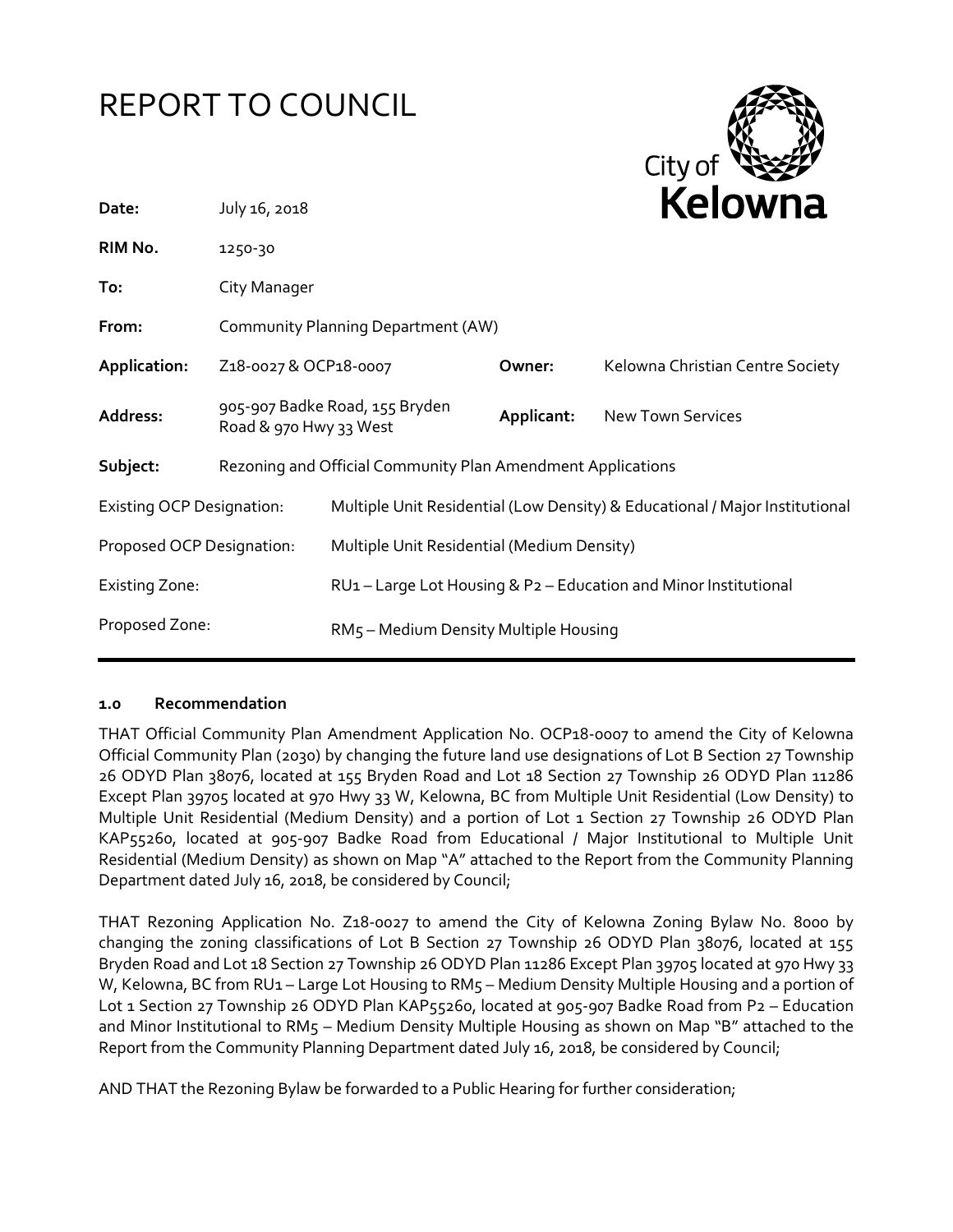AND THAT final adoption of the OCP & Zone Amending Bylaws be considered subsequent to the outstanding conditions of approval as set out in Schedule "A" attached to the Report from the Community Planning Department dated July 16, 2018;

AND THAT final adoption of the OCP & Zone Amending Bylaws be considered subsequent to final registration of the proposed lot consolidation and subdivision and submission of delayed Demolition Permits for the two residences.

AND FURTHER THAT final adoption of the Rezoning Bylaw be considered in conjunction with Council's consideration of a Development Permit and Development Variance Permit for the subject property.

# **2.0 Purpose**

To amend the OCP future land use designations and rezone the subject properties to accommodate a 152 unit multiple residential community located on the corner of Hwy 33 and Bryden Rd.

# **3.0 Community Planning**

Community Planning Staff are supportive of the proposed OCP and rezoning amendments required to accommodate the project that includes 152 residential units spread over 5 apartment buildings. It is seen to meet the objectives and supporting policies of the Official Community Plan (OCP). While an OCP amendment is required to accommodate the proposed RM5 - Medium Density Multiple Housing zone, apartment housing is an allowable use in the P2 zone associated with the church and staff have always anticipated a significant amount of residential development from this property. A majority of the subject properties are located within the Rutland Urban Centre along Hwy 33 West, they are adjacent to bus routes and within walking distance to the commercial core. The properties' Walk Score is 67 (Somewhat Walkable – some errands can be accomplished on foot).

The surrounding area has long been designated for a townhouse for of development with pockets of apartment housing. To fulfill Council Policy No. 367, the applicant hosted a Public Information Session on June  $4^{th}$ , 2018.

Staff are currently tracking height variances associated with three of the five apartment buildings, with two of those proposed for 5 storeys and one 6 storey building. A Development Permit & Development Variance Permit will be forwarded to Council at a later date should the zoning be supported.

# **4.0 Proposal**

# 4.1 Project Description

The applicant is proposing to develop a total of 5 apartment buildings on site with heights ranging from 4-6 storeys. This project focuses the 4 storey buildings along each road frontage to minimize the massing on the street and transitions to the larger 5 and 6 storey buildings in the centre of the property. A majority of the onsite parking will be located in underground parkades, with a small amount of surface parking in the centre of the project.

The buildings are contemporary and include high quality building materials include fiber cement panels, concrete, aluminum, and glass. The upper storeys for each building step back to help reduce the massing and impact of the proposed development. Roof projections add visual articulation and interest to the roofline while the grade level units are ground oriented where possible to animate the street and internal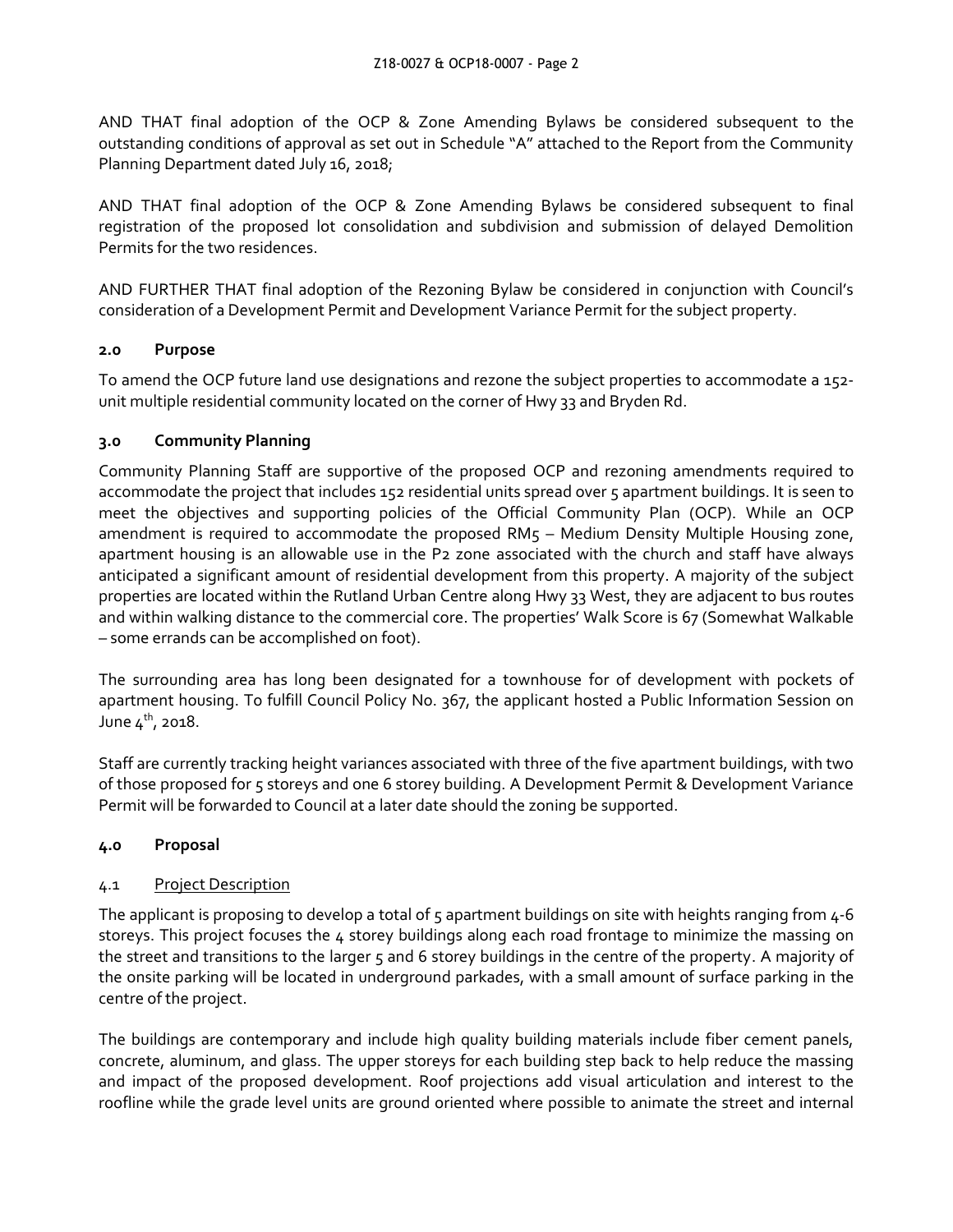courtyard areas. All vehicular access to the site is focused on the northernmost point of the Bryden Rd frontage to maximize the distance from the Hwy 33 intersection and screen the access point from view along the Hwy pedestrian corridor.

#### 4.2 Site Context

The properties, owned by the Kelowna Christian Centre Society, are located on the outer edge of the Rutland Urban Centre along Hwy 33 West.

Specifically, adjacent land uses are as follows:

| Orientation | Zoning                                                          | <b>Land Use</b>                     |
|-------------|-----------------------------------------------------------------|-------------------------------------|
| North       | RU1-Large Lot Housing & P2-Education and<br>Minor Institutional | Residential & Church                |
| East        | RM <sub>3</sub> – Low Density Multiple Housing                  | Residential                         |
| South       | $Hw\gamma$ 33 / P1 & RM5                                        | Hwy 33 / Church & Apartment Housing |
| West        | RU <sub>1</sub> - Large Lot Housing                             | Residential                         |

**Subject Property Map:** 905-907 Badke Road, 155 Bryden Road & portion of 970 Hwy 33 W.

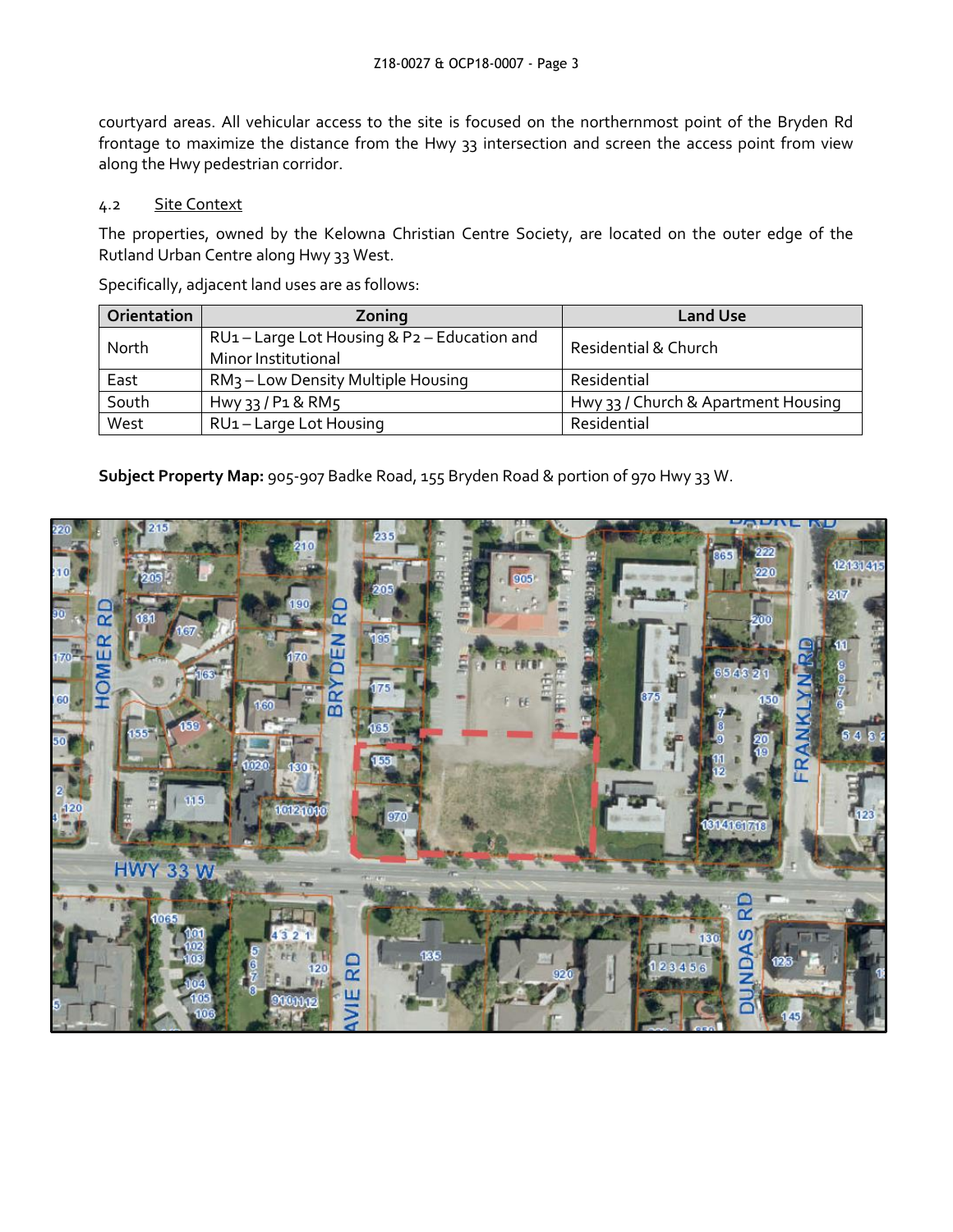#### **5.0 Current Development Policies**

#### 5.1 Kelowna Official Community Plan (OCP)

#### **Goals for A Sustainable Future**

Contain Urban Growth.<sup>1</sup> Reduce greenfield urban sprawl and focus growth in compact, connected and mixed-use (residential and commercial) urban and village centres.

#### **Development Process**

**Compact Urban Form.**<sup>2</sup> Develop a compact urban form that maximizes the use of existing infrastructure and contributes to energy efficient settlement patterns. This will be done by increasing densities (approximately 75 - 100 people and/or jobs located within a 400 metre walking distance of transit stops is required to support the level of transit service) through development, conversion, and re-development within Urban Centres (see Map 5.3) in particular and existing areas as per the provisions of the Generalized Future Land Use Map 4.1.

#### **6.0 Technical Comments**

#### 6.1 Building & Permitting Department

- Demolition Permits required for existing structures
- Comments for the Building will be provided at time of DP application.

# 6.2 Development Engineering Department

See attached.

#### 6.3 Fire Department

Approved Construction fire safety plan required prior to construction and updated as required.

6.4 Ministry of Transportation See Attached.

# 6.5 Black Mountain Irrigation District See attached.

1

<sup>&</sup>lt;sup>1</sup> Goal 1. (Introduction Chapter 1).

<sup>&</sup>lt;sup>2</sup> City of Kelowna Official Community Plan, Policy 5.2.3 (Development Process Chapter).